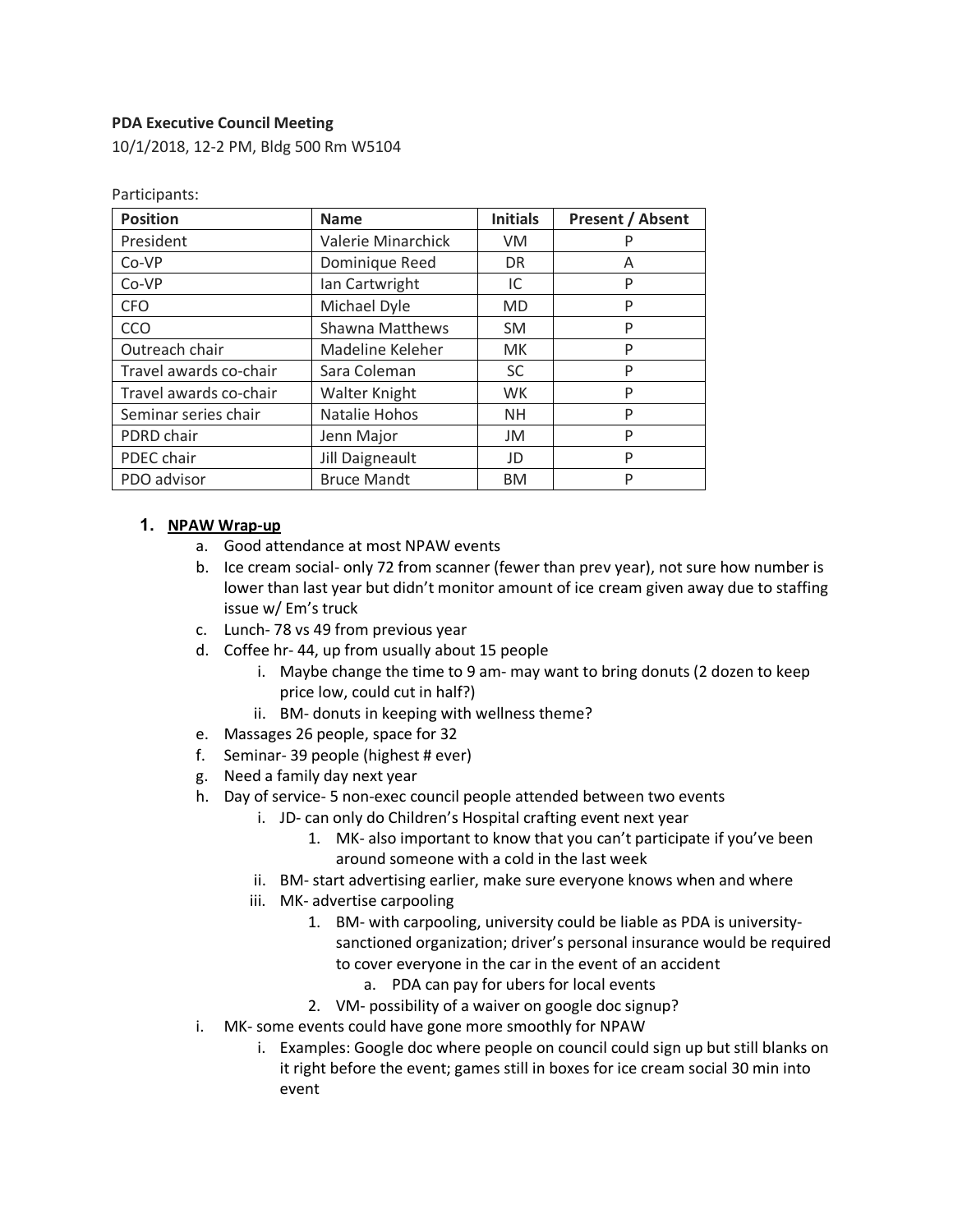- ii. Another meeting before the events started; feels like not enough time to plan
- iii. VM- Transition earlier to next exec board
	- 1. Elections happen in July so people have more time to plan for NPAW; transitioning in August does not give enough time
- iv. JM- give people more advancenotice about events
- v. VM- some postdocs might feel like service event is not being appreciative of postdocs
	- 1. BM- when sending NPAW exit survey, try to get idea of postdoc driving factors
- j. **ACTION ITEMS:** 
	- i. Think about changing the coffee hour time for November
	- ii. Create exit survey for NPAW- needs to be sent out by the end of the week
		- 1. Sample questions: did they attend, why didn't attend, what were the favorites, etc
		- 2. BM uses Qualtrix- need to create account but can share with other people (MK, JM (has data from NPAW taco event in excel spreadsheet), IC)
			- a. Sign up through university credentials
	- ii. Taking excel files of events, separating postdocs from non, pairing postdocs with mentors so we can do business card with selection (JM)
		- 1. Per BM: do google doc first to see if council knows which postdoc goes with which PI
	- iii. Pick social media winners for gift cards- get info from VM (SM)
	- iv. Update charter so that elections are held in July (VM)
	- v. Put together NPAW SOP checklist with timing (VM, JD)

#### **2. Scanner**

- a. NH husband is a software developer; can change data obtained through scanner
- b. Can information assoc with each badge be obtained? (whether postdoc, PRA)
- c. BM- does this get into issues with confidentiality, university proprietary concerns (i.e., looking at program that the university built)
- d. VM- only info we get with existing scanner is name and email address, can export to excel but that's it
- e. NH- department affiliation would also be useful but not sure how much information is actually contained on the badge
- f. BM- people may need to opt in one-time
- g. ACTION ITEMS:
	- i. Take home badge scanner to husband to find out what info is contained on badge (NH)
	- ii. Investigate legality/ proprietary concerns (BM)

### **3. Travel awards:**

- a. SC- currently travel awards go in 4 rounds- budgeted for 10 \$500 awards for entire year, PDA sponsors an extra award (11 total); always a lot of ties so it's hard to do 3, 2, 3, 2 awards per cycle- 2 awards per cycle is very discouraging
- b. SC- change to three cycles to give 4 (first of the year), 3 (fall), 3 (winter) awards per cycle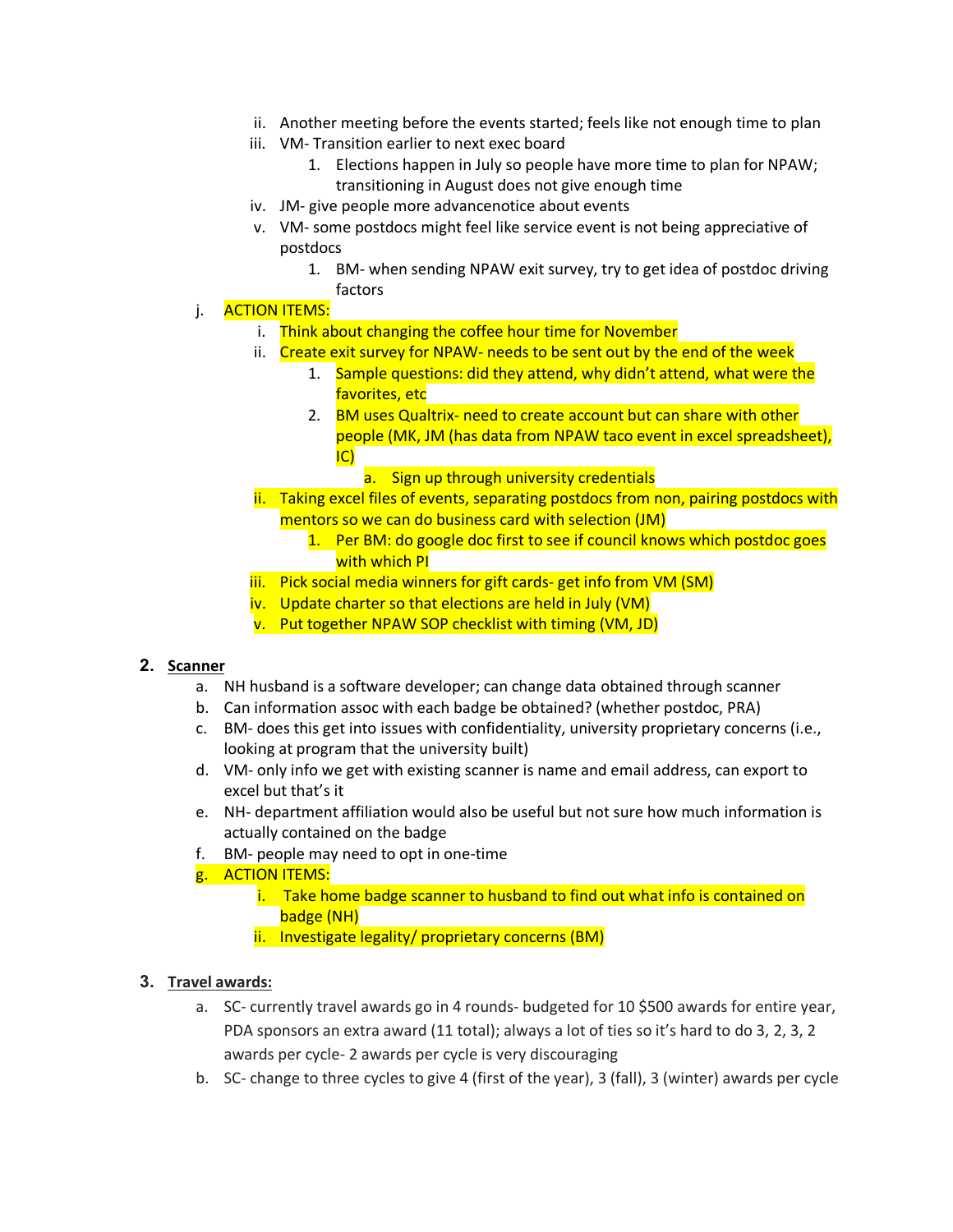- c. WK- a lot of awards (17) clustered at the top and not much difference between to stratify; difficult to choose
- d. SC- current SOP has 33 junior faculty as reviewers, only 10 people did it last time
- e. VM- do we have a way to access who needs to improve portfolio?
	- i. BM- junior faculty has a lot going on, look for mid-level or senior faculty (fewer constraints on time)
- f. VM and IC- important to check to make sure proposed cycles wouldn't conflict with study section or R01 deadlines
- g. SC- three cycles: 1) apply 2/28, good to use after 4/30; 2) apply 6/30, good to use after 8/31; 3) apply 10/30, good to use for rest of the year
- h. **ACTION ITEMS:** 
	- i. Check to see if faculty on list still wants to be involved; put effort into seeing if those want to review, try to recruit new faculty (SC, WK)
		- 1. BM- if faculty is not interested in staying as a reviewer, ask for recommendations
	- ii. Set up meeting to discuss more \$ for travel awards (SC, WK, VM, BM)

# **4. P2P:**

- a. Postdoc support group rebranded as P2P
- b. Take away touchy-feely language to avoid stigmatization
- c. No one from exec council in attendance last time
- d. Change so VPs are in charge of choosing topics, scheduling, making sure someone from exec council is at each event
- e. ACTION ITEMS:
	- i. Take over organizing, choosing topics, finding rooms (DR, IC)
	- ii. Define P2P in flyers, at least until it gets enough of a following (SM, VM)

# **5. Postdoc Digest:**

- a. BM- can either divide up digest sections to share workload or get other postdocs involved (find articles and send along interesting content)
- b. IC- put call out for individuals to get involved in committees (word doc)
	- i. JD- have committee descriptions as header so people know what's involved
- c. Rebecca from Promega keeps missing digest deadlines for advertising coffee hour
	- i. BM- what are we promoting? Coffee hour and networking sponsored by Promega
	- ii. JD- can get a little sales-pitchy
	- iii. Bottom line- need to be cautious about how things are promoted

# d. ACTION ITEMS:

- i. VM- put committee descriptions on Google doc
- ii. Google doc so people can post stuff (SM to make)
	- 1. Reuse NPAW signup sheet (just add new tabs)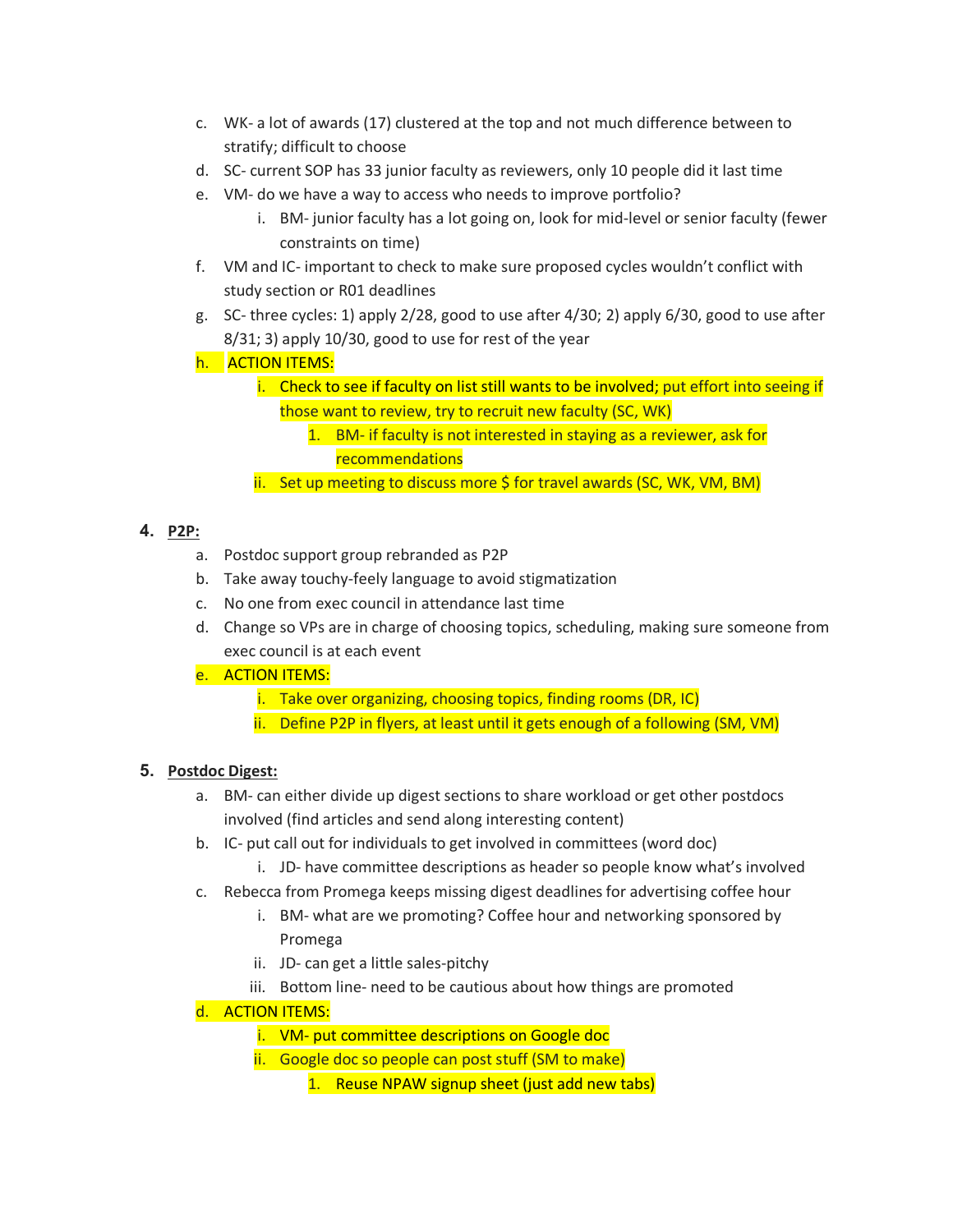### **6. PDA Pamphlet:**

- a. VM- After NPAW and campus-wide event: create a pamphlet to show overview of PDA that people can take with them
- b. Liz Wheatley can make it
- c. ACTION ITEMS:
	- i. Send trifold WiSTEM pamphlet as template (BM)
	- ii. Tell Liz Wheatley what we want included and send relevant info (VM, SM)

### **7. Finance update:**

- a. MD- p-card up to date? VM has some stuff to add
- b. A little over-budget on NPAW compared to last year (but includes swag) and a few other things that could be shifted to other non-NPAW categories
	- i. Added a lot of extra events with comparatively low increase in spending \$
- c. BM- postdocs don't go to happy hour after work (not the culture of the campus)
- d. ACTION ITEMS:

i. Finalize p-card transactions (VM)

### **8. Meditation event:**

- a. Didn't get info in time for NPAW
- b. Can do at beginning of December because of stress associated with holiday season
- c. \$100 for someone to come in and organize it
- d. MK- previously attended the meditation event on campus but didn't enjoy the style, perhaps find someone else to lead it
- e. IC- could use room in RC2 for event
- f. BM- could do kindfulness event, where mindfulness is core of meditation, paying attention to breathing- we don't have enough compassion for ourselves (forgiveness for ourselves)
- g. ACTION ITEMS:
	- i. Pass along kindfulness info (BM)
	- ii. Contact meditation organizer (VM)

## **9. Turtle Project:**

- a. Fits into postdoc engagement committee
- b. ACTION ITEMS:
	- i. Email wellness center about setting up a collection box (SM)

### **10. NPA abstract:**

- a. Theme of abstract is wellness; send abstract in October; present at national meeting in April
- b. What kind of data to include on poster? Survey question responses from NPAW, questionnaire at P2P events?
- c. ACTION ITEMS: